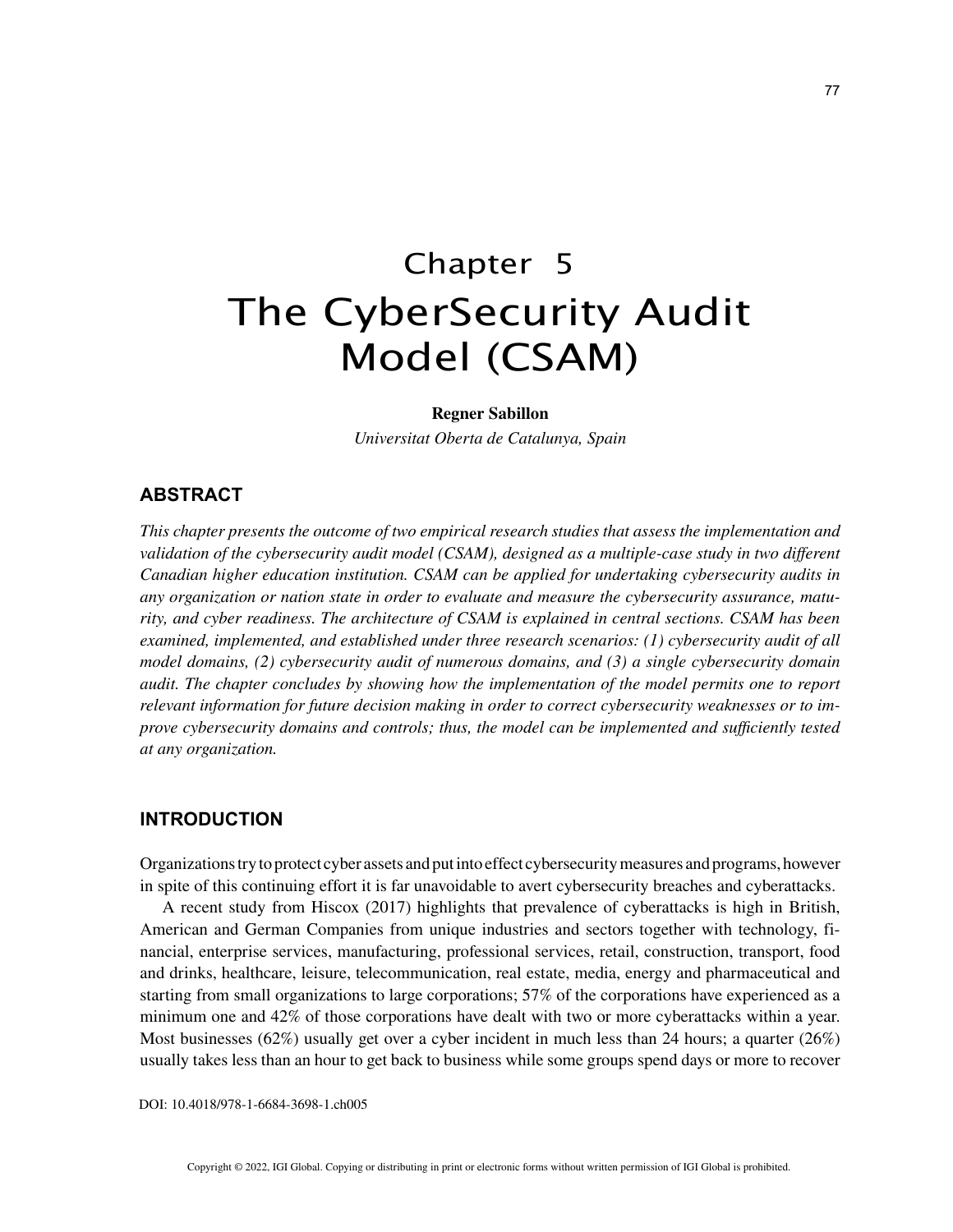from a cyberattack. A current trend covers greater spending in cybersecurity budgets, companies that already experienced a cyberattack are willing to put money into acquiring prevention technologies (24%) and detection technologies (23%). Smaller organizations incur with higher economic effect because of cyberattacks in comparison with larger corporations, most companies that participated in this study are taken into consideration as "cyber novices" in relation with the cyber readiness test (Hiscox, 2017) – the gap analysis indicates that investing money or having huge cybersecurity budgets do not help corporations to attain a "Cyber Experts" level. On the contrary, a major financial outlay isn't always the solution but enforcing other strategy and process measures like upper management involvement, cybersecurity awareness training, systematic monitoring and documentation. The costs of a cyberattack vary by geographic zones, for instance with corporations with more than 1,000 employees the financial impact will cost \$ 53,131 in Germany, \$ 84,045 in the UK and \$ 102,314 in the USA.

Meulen et al. (2015) indicate that stakeholders need to comprehend the threat landscape in order to prepare for potential cyberattacks and at the same time to enforce defensive measures for protection. They summarized that there are not unique standards for classifying cyberthreats, the existing evidence suggests that is uncertain when it comes to defining threat assessments; they identified states, cybercriminals and hacktivists as the main threat actors and they also perceived cyberthreats linked to access, disclosure, manipulation of information, obliteration and denial of service.

In spite of enough cybersecurity measures, employees continue to be the weakest link in cybersecurity. Personnel are directly connected to financial losses related to data breaches and cybersecurity incidents (Pendergast, 2016).

IT audits are being redefined to include cybersecurity however there aren't clear guidelines or unison to which areas, sub-areas, domains or sub-domains to incorporate in a cybersecurity audit. The Cyber-Security Audit Model (CSAM) was designed to address the limitations and inexistence of cybersecurity controls to handle comprehensive cybersecurity or domain-specific cybersecurity audits. An comprehensive cybersecurity audit model is needed to support the information security function. Furthermore, a model to deliver cybersecurity awareness training based on company roles is also necessary to change the traditional awareness programs.

We present the results of two empirical studies that assessed the implementation and validation of the CSAM through extensive cybersecurity audits. These studies were motivated by the lack of universal guidelines to conduct comprehensive cybersecurity audits and the existing weaknesses of general programs to deliver cybersecurity awareness training.

Our multi-case studies were conducted to answer the following questions:

How can we evaluate and measure the cybersecurity assurance, maturity and cyber readiness in any organization or Nation State?

Why it is necessary to increase cyber awareness at the organizational and personal levels?

#### **BACKGROUND**

This chapter look into an innovative model for creating, developing, planning, delivering and maintaining a CyberSecurity Audit (CSA) methodology or program that was corroborated in two different Canadian Higher Education organizations under unrelated projects and schedules. The implementations in both organizations were part of a multi-case study research along with the Cybersecurity Awareness TRAining Model (CATRAM); another innovative model to conduct and deliver cybersecurity awareness training.